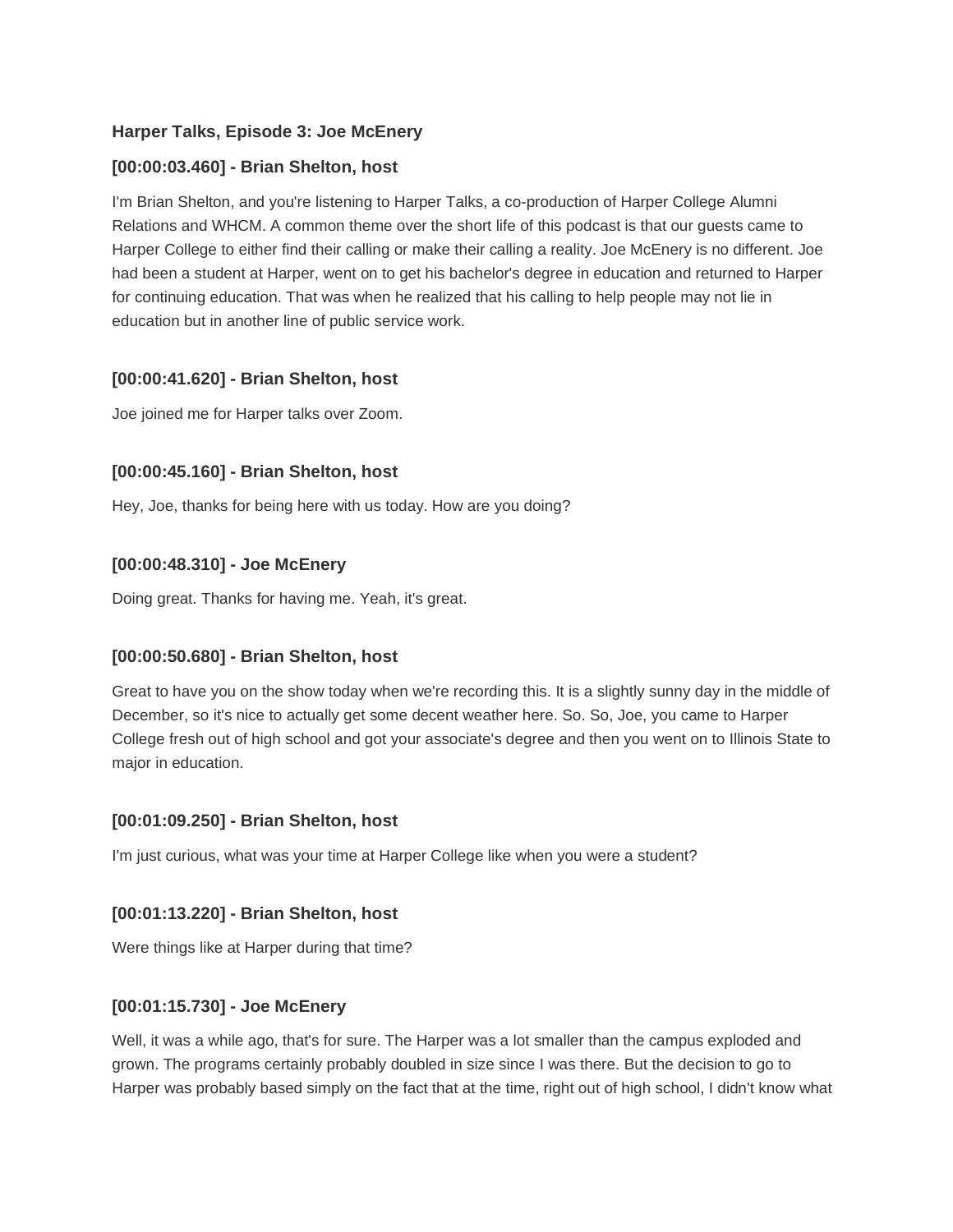I wanted to do. It took so many classes trying to just qualify for college. That didn't give you a lot of time to really explore some of the options and opportunities that were going to present you in the world.

# **[00:01:45.620] - Joe McEnery**

So that was kind of my main decision. Since I didn't know exactly what I wanted to do, it would be hard to pick a four year school with a reputation good on a major that you're interested in until you know that major.

# **[00:01:57.490] - Brian Shelton, host**

Yeah, I think a lot of students have that problem. I see it happen all the time because I teach at the college and I see students, they leave right out of high school. They go to a four year university and then they don't do so well the first semester. And then they come back to Harper and they're like, gee, I wish I had started here and done this from the beginning.

# **[00:02:16.730] - Joe McEnery**

Oh, yeah. I'd say we saw quite a bit of that too. It was, you know, whether you're ready to go away or not, you know, if you think you're mature enough to handle the time away, a lot of kids do well, but a lot of kids struggle because it's the first time they're really kind of out on their own.

# **[00:02:30.610] - Brian Shelton, host**

Yeah, I know. I know. I certainly struggled the first year of college. It was certainly it was certainly difficult. So what did you do while you're at Harper? What was fun when you were a student there?

# **[00:02:42.280] - Joe McEnery**

Mainly at the time I was. I was working at the water park in Elk Grove, working for the park district. And then I spent my first year I had swam during high school, started late swimming in high school. So then I did swim for the swim team for one year until unfortunately I had some issues with my shoulder and it kind of sidelined me and kind of took me out of out of competing. So but, you know, just a lot of opportunities to be around campus and with the with being a commuter campus, you always had those little gaps in between.

# **[00:03:17.710] - Joe McEnery**

So it kind of gave you a chance to to hang out and get to know people and and be involved and mainly through the swim team in sports. I worked in the athletic office a little bit, too, and it was just a nice way to connect to campus and make it feel a little more homey and not quite so much of a kind of a chore where it's got to go to school, got to go home, got to go to school, got to go home.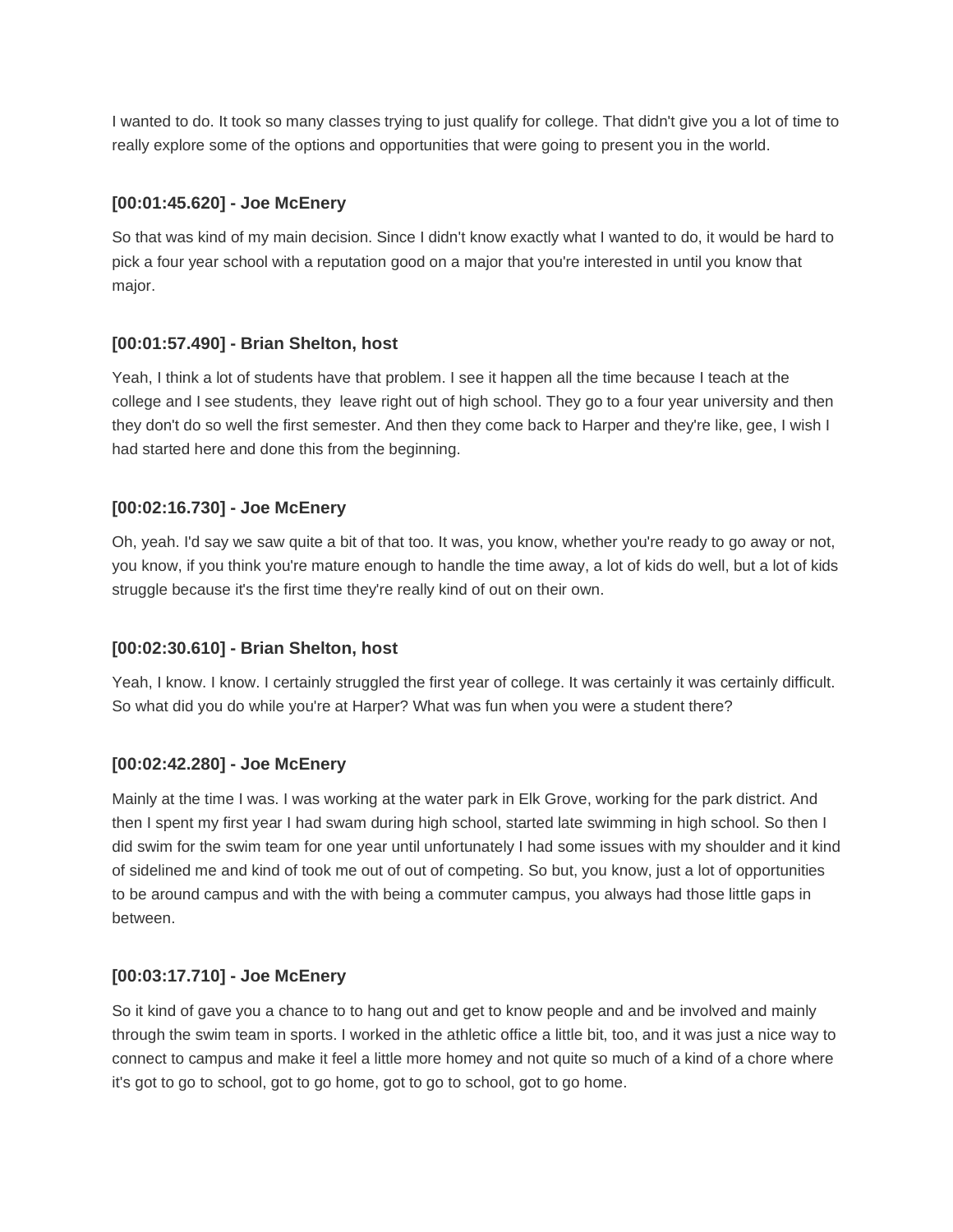### **[00:03:40.900] - Joe McEnery**

You start spending a little more time on campus with people and it it makes it a little more like when you go away to school.

### **[00:03:48.100] - Brian Shelton, host**

Yeah. I think that's a mistake that a lot of people make is that they just come to classes and go home. And the more involved you get, the better experience you get, that's for sure, while you're there. So you are back in building M back in the in the in the old days when it was boy, I don't want to be so negative but rather prisonlike now it's quite beautiful. Have you seen the new building M.

### **[00:04:07.640] - Joe McEnery**

Yes, I was thrilled when I came through for the, the earlier interviews and such. But yes, I would say maybe industrial was a good word.

### **[00:04:15.910] - Joe McEnery**

Spartan

### **[00:04:16.600] - Brian Shelton, host**

industrial. Yeah.

# **[00:04:18.220] - Joe McEnery**

It's we've been back for they they hosted several events for the kids like my daughter competed in a gymnastics competition for USA that was held at Harpur for several years. And it was it was nice to come back. You knew where everything was. And it was really rather impressive what they had accomplished. Yeah.

#### **[00:04:37.130] - Brian Shelton, host**

My our producer, Shannon Hynes and the alumni office, she might not like me saying this, but she says they like to hold alumni events and building a the student center because it's the only building that hasn't been remodeled on campus. So alumni always feel at home when they go there.

#### **[00:04:50.770] - Joe McEnery**

I'm sure it's on the list of things that need to get done next. So.

#### **[00:04:54.970] - Brian Shelton, host**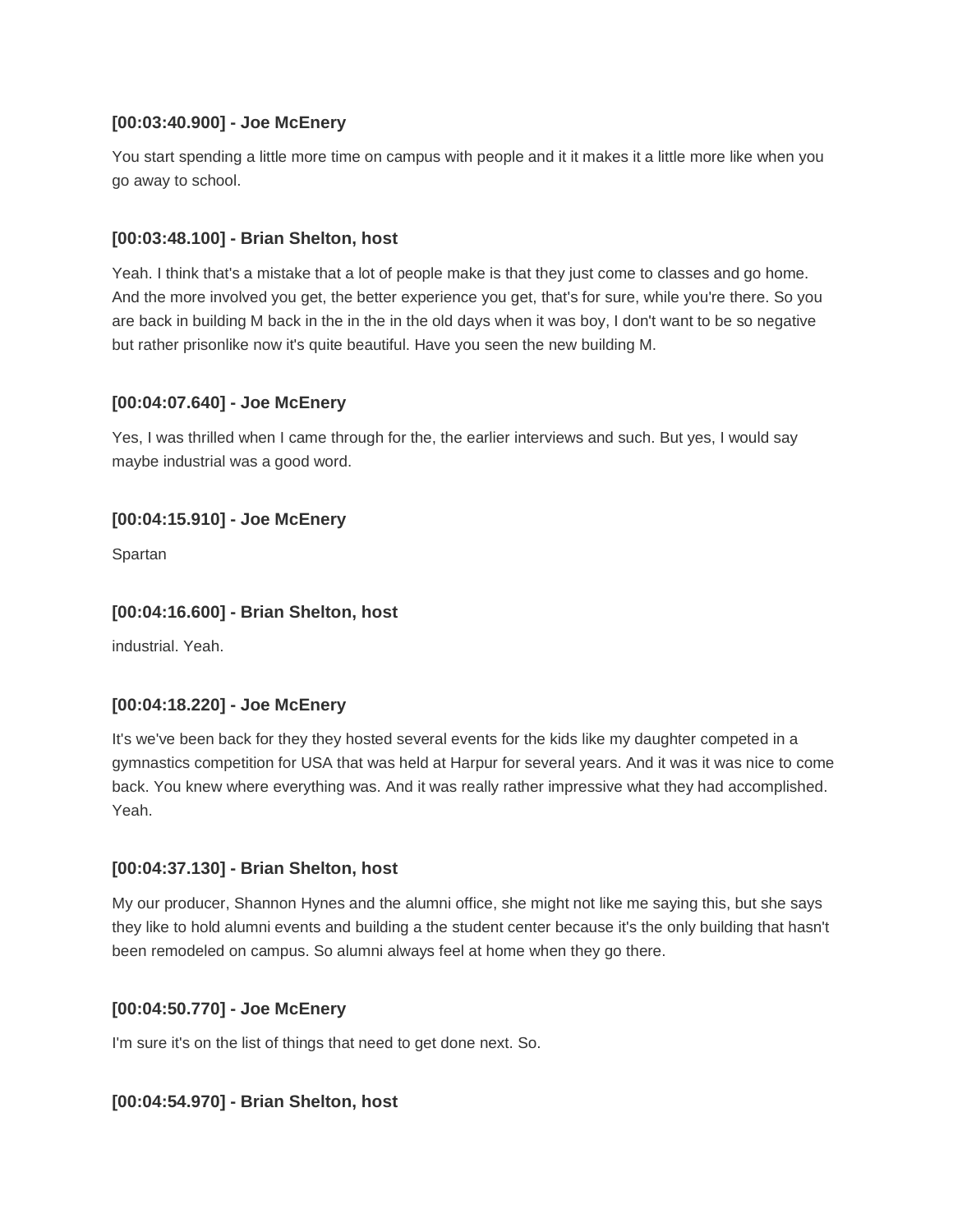So. What was Illinois State like for you? I mean, did you feel like Harper prepared you for your experience transferring to the four year school and kind of leaving the nest of home a little bit?

### **[00:05:08.940] - Joe McEnery**

That first semester down there was was a little tricky. Got to manage your time differently. Again, I was I worked all the way through school anywhere from 20 hours a week. My last years I was actually working 40 hours a week and going to school. So it was always a little busy, but just the. That little bit of growing up you need to do where, you know, it's like, oh, I've got time to do this, I got time to do that, and I'll suddenly realize, yeah, you don't have time to do that.

# **[00:05:36.590] - Joe McEnery**

So you learn to plan your time pretty well and you learn to work ahead. The first semester was was OK, but not my best. After that, you learned that if you get ahead on papers, get ahead on projects and then go talk to your professor. When you become a person on a bigger campus versus a body sitting in a desk, you get a lot more help and a lot more guidance, I would say. And you turn in a paper early and the professor says, well, right now it's an A minus if you want to work on these three or four things.

### **[00:06:12.410] - Joe McEnery**

OK, well, I can work on that or I can turn it in and be done. So you kind of learn to get things ahead. My favorite semester was probably my last full year on campus before student teaching when I had all all papers and projects turned in by midterm. And then I was able to pretty much just roll right through finals at the end of the semester with no stress and relaxed. And you know that working hard early and not putting things off really, really paid off.

#### **[00:06:40.070] - Joe McEnery**

And that's kind of how how I live my life. Now, obviously, when we log down for the interview today, I was there a half hour early.

#### **[00:06:47.480] - Brian Shelton, host**

So I always say that the on time is 15 minutes late. So, yeah.

#### **[00:06:53.810] - Brian Shelton, host**

So you majored in education when you went to Illinois State. You mentioned your student teaching experience. What was what was teaching like? Obviously, that's not what you're doing now. So something change, something wasn't quite working for you. But how was your experience teaching?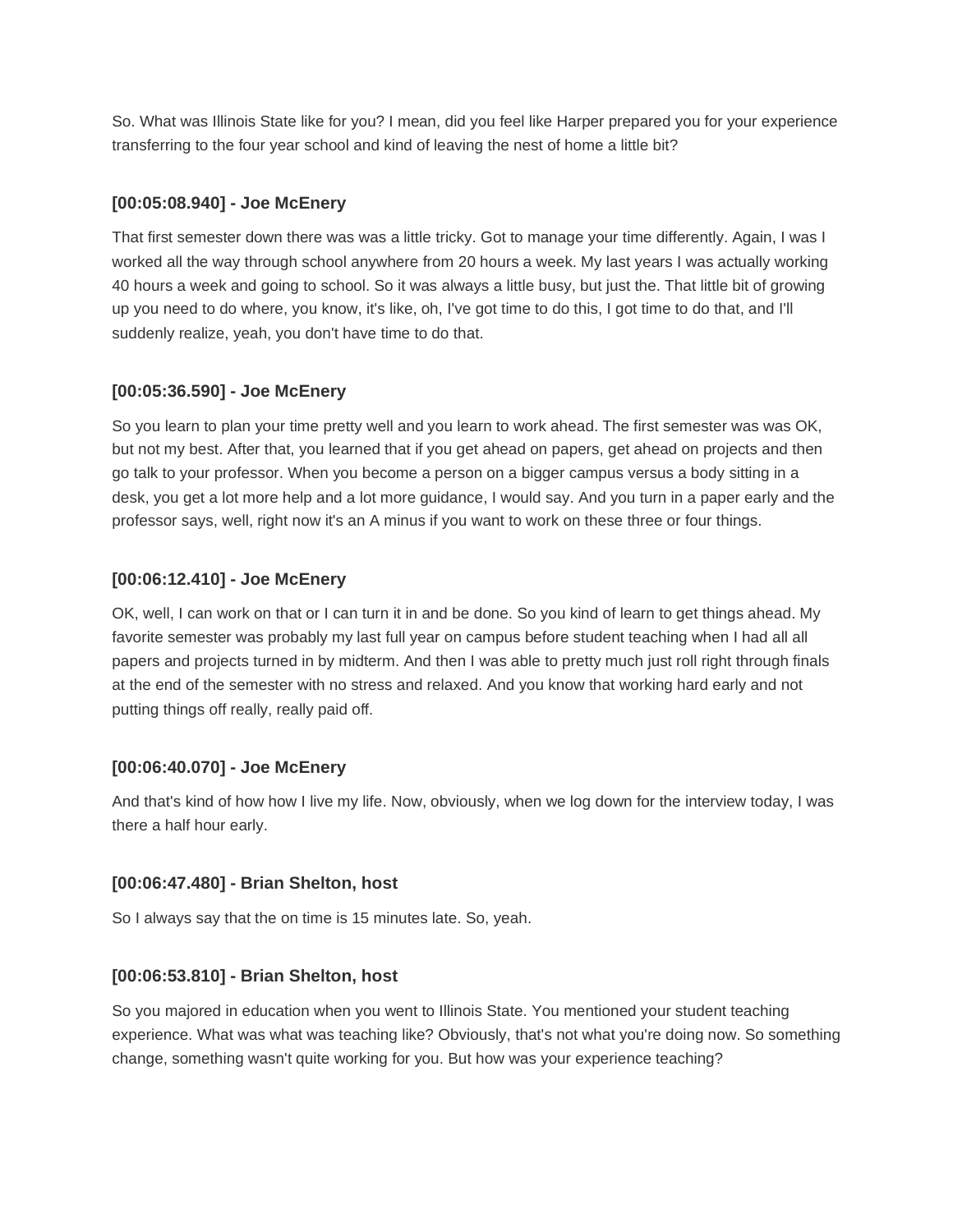### **[00:07:07.910] - Joe McEnery**

A few things changed. I finished up at ISU, came home. I actually student taught in Schaumburg, and then I was hired as a midyear replacement for a teacher on maternity leave who then was not coming back. And I taught in Wheeling for about four years. And as I started taking classes, I actually came back to Harper and picked up a science class so that I could be certified to teach science. I was teaching eighth grade at the time.

# **[00:07:37.460] - Joe McEnery**

Just made me a little more marketable because at the time I could teach English and history and then with one more class, I could teach science. I changed majors. Several times while I was at Harper, so I had I was a little science heavy for the eventual history degree that I was picked up at ISU, so but so I was back to Harper for a science class and then started working on my masters to be a school principal. And as I kind of dug into those classes, I realized that that was really not where I wanted to go with my life.

# **[00:08:18.410] - Joe McEnery**

You see how often the principals of schools are there. They're there early. They're they're very late. They're at board meetings. They're at PTA meetings, they're at school. And at the time, we were looking to have a family and I was kind of looking at it going, I don't think I want to be gone quite that much. So a friend of mine had come out to help with I was coaching volleyball and he was a college volleyball player and came out to help me with tryouts.

#### **[00:08:46.160] - Joe McEnery**

And he mentioned that Elk Grove Village was testing for the fire department again. And I should maybe check it out one more time. I tested a couple of times during college, but the the lists weren't moving at the time and. I said, all right, let's go check it out, and he and I took that test and we actually both got hired together, so it was just the path presents itself. You take the opportunity and it's amazing how things work out.

# **[00:09:12.730] - Brian Shelton, host**

Yes, I think that's great advice in particular to our students who might be listening, that sometimes you've got to take a chance on what you know, follow what it is you're really after rather than what it is you think you're after. I don't know if that makes any sense or not, but sometimes we get ourselves wrapped into a predetermined path for ourselves. And if we don't take opportunities as they present them, we may miss out

#### **[00:09:34.880] - Joe McEnery**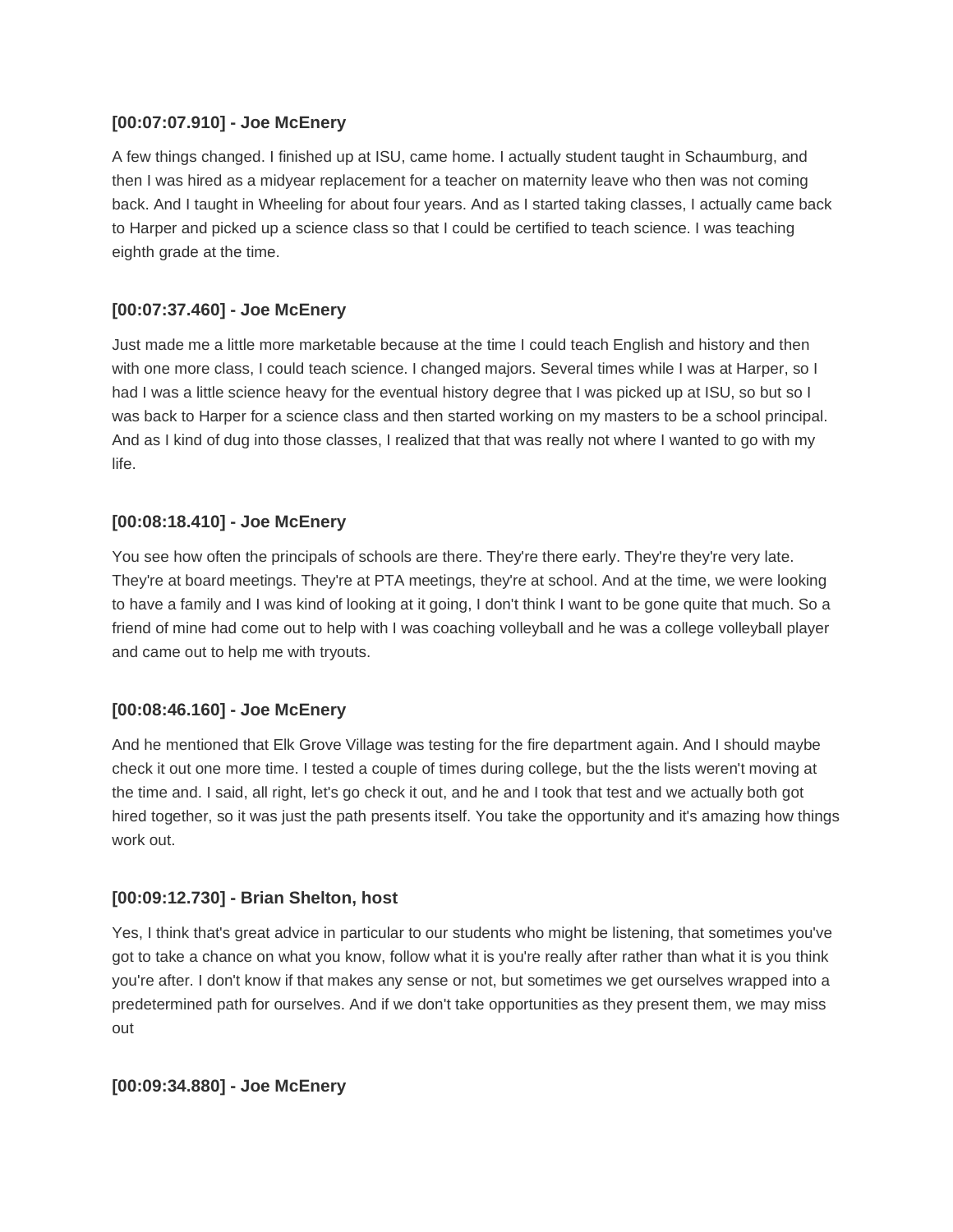Exactly. Your early years are guided, hopefully in a positive direction by your parents. And you kind of I don't say get pigeonholed, but you get to a point where it's like, this is what I'm expected to do. This is what I have to do. Well, I went to I went to college to be a teacher and I spent all that money. Now I'm going to switch and be a fireman.

### **[00:09:58.870] - Joe McEnery**

And to be honest, I was almost a little afraid to go tell my mom, you know, I was twenty five at the time. And yet I was like, I'm going to go tell my mom I'm switching careers. So it was it was a little strange to think of it that way at the time, but she was very supportive of it. And my degree is actually, even though I'm not teaching in the traditional classroom school setting anymore, so much of my job is teaching, whether it's teaching and training recruits, teaching new material to veteran firefighters, teaching new ideas, teaching to the public.

# **[00:10:37.750] - Joe McEnery**

We do a great deal of public education or I've even taught a few classes and, you know, filled in Northwest community for the paramedic program. Or they would have you teach skills. I did that before my kids were born and we'll probably look into going back now that they're off to high school and college. Those opportunities will maybe be looked into once again.

### **[00:10:59.290] - Brian Shelton, host**

Yeah. Being able to instruct people and get them to to understand how to do something and how something works is always a valuable skill that kind of never goes away. So I was curious, what was it like taking the firefighters test? I mean, you know, as a layperson, I see things on TV and movies and things like that. Is it as difficult as as it's made out to be?

# **[00:11:21.160] - Joe McEnery**

When I took its a little bit different than they do now. So for the people that are checking out the fire science program at Harper, this information is a little bit dated. But at the time, each department ran their own physical ability test, whereas now they had the CPAC program where you only have to take that physical test once and you get a little certificate that says you've passed. So that way you don't have to take it every single you know, you would be taking it every single weekend for a different department.

#### **[00:11:47.650] - Joe McEnery**

They consolidated it up at at NIPSTA so that you only have to take it once a year and then your certificates good for a year.

#### **[00:11:55.450] - Joe McEnery**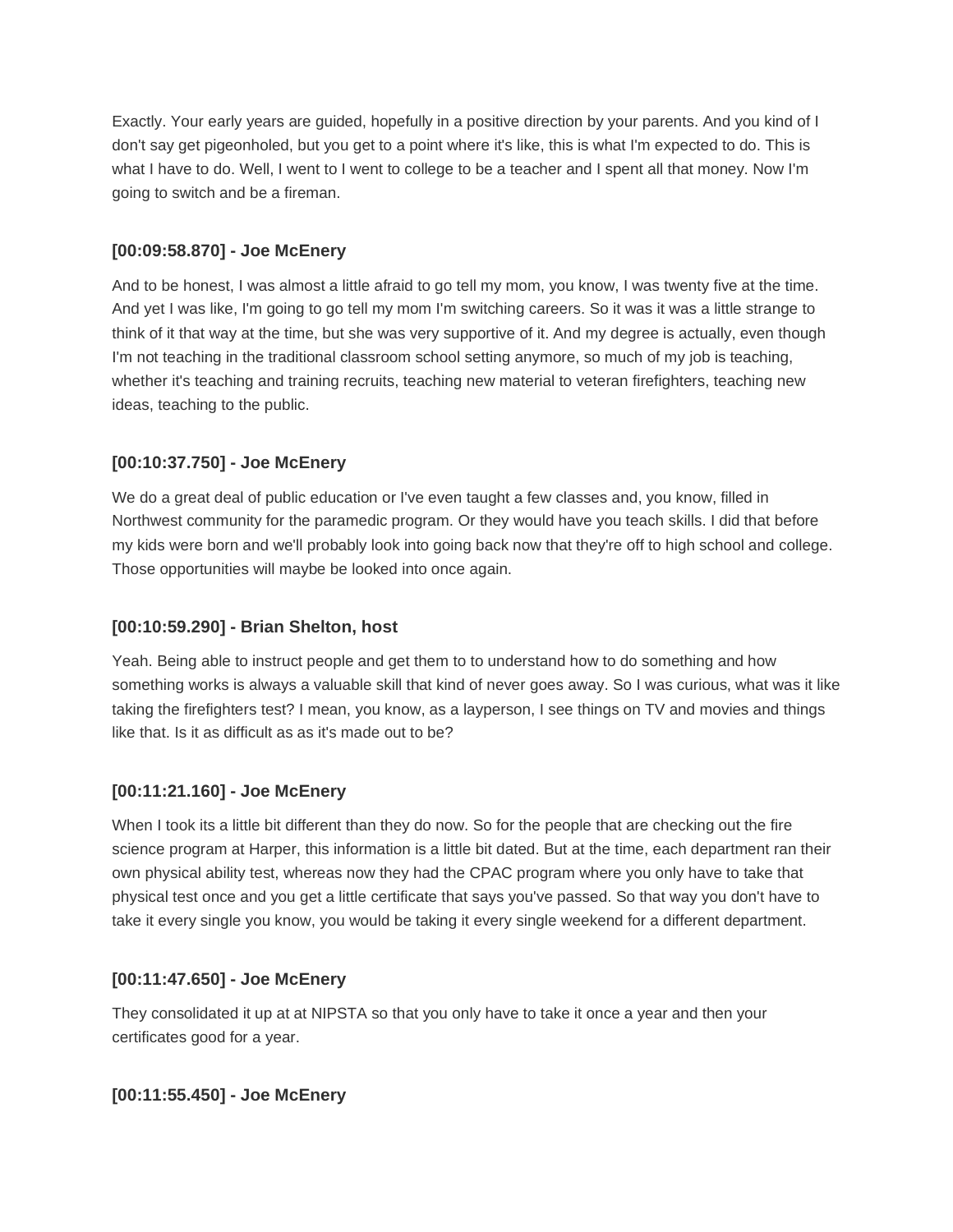But the physical parts of the of the job are. I would say demanding, but they're not insurmountable, I mean, I was you know, I swam in high school and college, so I was in pretty good shape. I've put on a bit more muscle over the years just but the nature of the job. But the testing program was there was a written test, there were interviews and then the physical test.

### **[00:12:20.090] - Joe McEnery**

So I would say, all in all, if you've been through a semester of finals at Harper, it's no less stressful than that.

### **[00:12:27.890] - Brian Shelton, host**

So, you know, you've had a long, distinguished career as a firefighter in our community. And I want to talk about that. But it seems like to me the common theme running through your life is that public service was at your heart.

### **[00:12:42.560] - Brian Shelton, host**

I mean, you wanted to be a teacher, which is a public service. Some people don't think of it that way. And then you move to being a firefighter. And I'm just curious, what is it inside of you that that that makes that happen? Why is that you're so interested in that?

# **[00:12:55.580] - Joe McEnery**

Honestly, I'm not sure it is, but it did kind of become a running theme. I actually started working for the Elk Grove Park District at 14 in the aquatics programs. I started as a pool attendant in the cashier, went up to a lifeguard and then became the senior guard manager, trainer, instructor for lifeguarding and CPR and facilities manager until I went away to ISU. And then I coached in there also. But it just. You find where where you're comfortable and what you like to do, and that just kind of directs where you end up working as you go along.

# **[00:13:37.350] - Joe McEnery**

I mean, I had other jobs at ISU. I worked at a restaurant for a semester. I knew I wanted nothing to do with that. But I've done other things. I've worked building maintenance. I've worked minor construction like like construction, renovating, demolition, work on the side as things came up. And I do enjoy the Hands-On part of it.

# **[00:13:59.430] - Joe McEnery**

And I guess the biggest part of all the jobs that I had, I was never behind a desk all day long. And it was I was up, I was active. I was with people. And the idea of grinding away at a desk, you know, writing code or that kind of thing just wasn't something that ever appealed to me.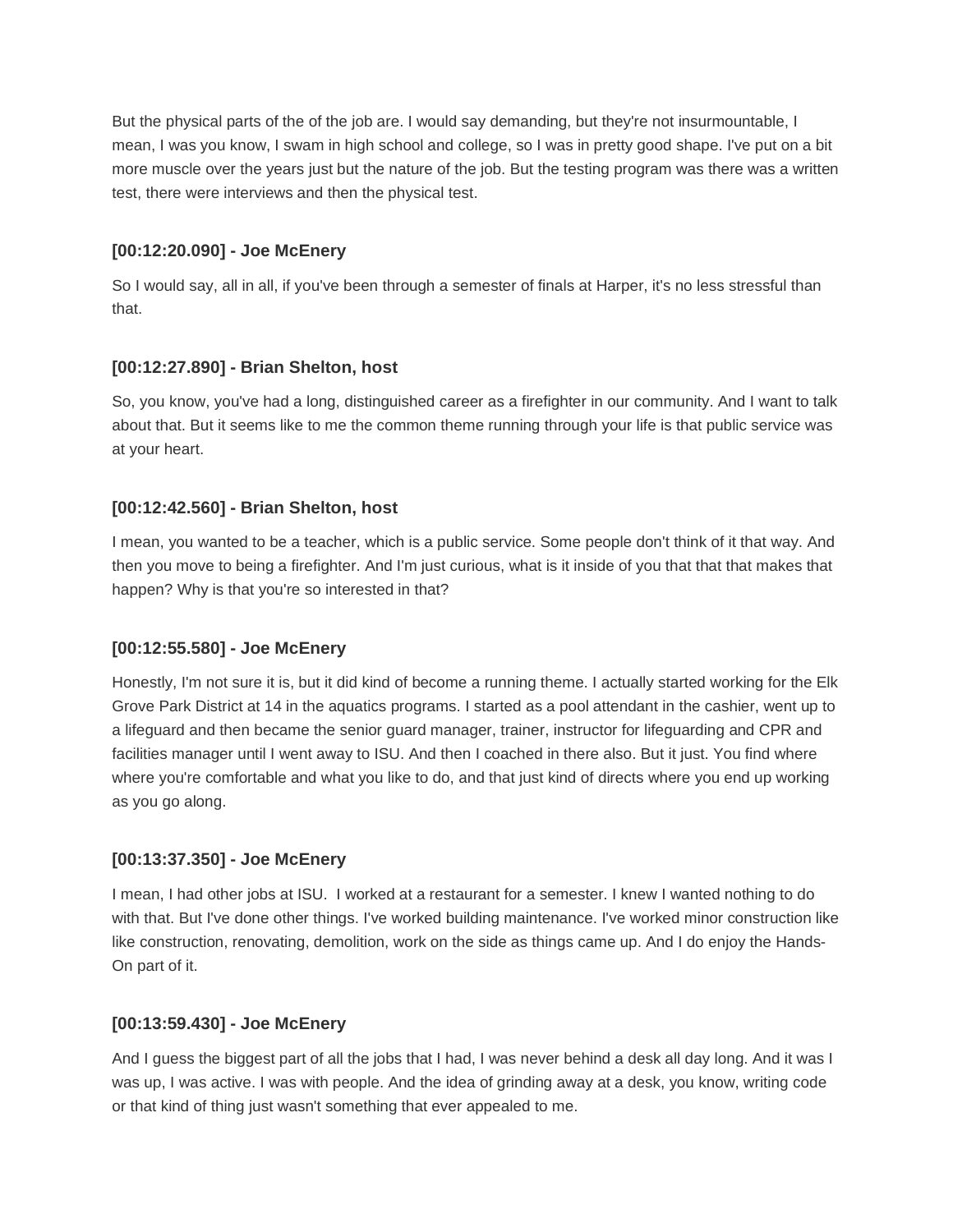### **[00:14:19.320] - Brian Shelton, host**

Yeah, I can definitely identify with that. It's one of the things that I love about teaching at the college is that every day is different. No two days are alike. And so that makes the job much more interesting. I was thinking about the public service aspect and I was thinking about as a kid, it seemed like everyone wanted to be a police officer or a firefighter when I was a kid growing up.

### **[00:14:41.880] - Brian Shelton, host**

And I don't know that I see that so much today.

### **[00:14:45.750] - Brian Shelton, host**

What do you think of that? Do you see that? Do you see a lot of young people coming in and saying, yes, I want to be a firefighter, this is something I'm interested in? Or do you feel like maybe the idea of that in the public service aspect of that has dropped off a bit in the last few years?

### **[00:15:00.180] - Joe McEnery**

I would say it has changed mainly the I think I think kids today. This is going to sound like an old man, but too much time on their phone and too much independent work and independent time, you know, you have kids that are on teams and sports, you see a distinct difference between people who are involved in activities with large groups versus small groups.

#### **[00:15:25.200] - Joe McEnery**

Most of our recruits and newer hires were in those activities. And it was just the idea of of being part of taking care of other people and reaching out. It seems to have changed a little bit. I say the unfortunate political climate has really hurt the police side of things. The police officers that I know and I actually come from a police family. I was the first one to break and go to the fire department. You just they're great people.

#### **[00:15:57.830] - Joe McEnery**

And it's the handful of bad, bad, single incidences that get blown up on social media. And it gives the whole the whole police family or the whole fire family a bad name. We say at work it's you know, everything you do from now on will be watched. You are no longer a citizen, commits a crime. It's firefighter commits crime or firefighter does this. And it seems to get get run out pretty well. But I would say that the you know, the little kids still love seeing us drive through town and we get lots of little waves and they get excited and jump up and down.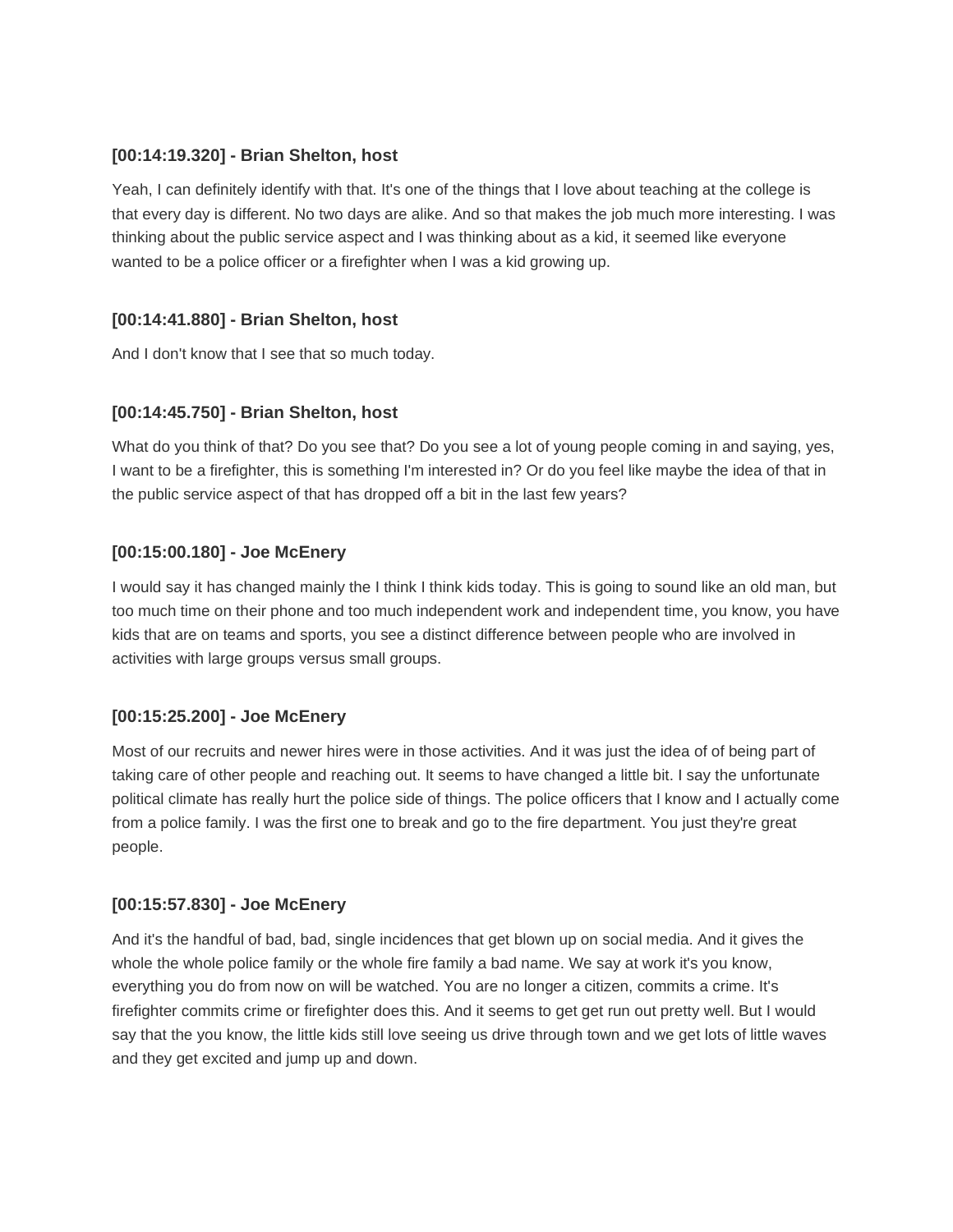### **[00:16:37.700] - Joe McEnery**

And that's usually the best part of my day. You know, you see these little kids that are excited to see you because for the most part, police and fire see people on their worst day and to see people that are excited to see you with genuine happiness versus excited to see you because they're having the worst day of their life and hoping you can fix it, is is kind of a treat.

### **[00:16:59.940] - Brian Shelton, host**

Yeah, I totally get that. Speaking of that, how's the pandemic affected you folks in the fire service?

### **[00:17:06.450] - Joe McEnery**

It's I would say it's testing our ability to kind of the motto of the fire services, adapt and overcome. And it's it's kind of tested us to that pretty well. That's the biggest difficulty we face are the constant changes. It's one day. This is the procedure now, the next day, this is the procedure. And we get more intel and more science and more information. So now everything we were doing two weeks ago has changed. Now we're going to do all of this.

### **[00:17:33.630] - Joe McEnery**

So it's been pretty much a constant reeducation. So and then just the you know, the concerns, our job is dangerous, but over time, through training, you get to know how a building is going to react during a fire. You get to know your SOPs for the ambulance and you find a comfort zone with the pandemic, everything changing constantly. And there was no authority or no senior guy who's done this before to go to. So we had to lean on each other a lot and just say, hey, we're going to we're going to treat this like a hazmat and we're going to gear up and take our time and make sure PPE is right and keep ourselves healthy.

#### **[00:18:20.280] - Joe McEnery**

And our department has done has done pretty well with not having any real outbreaks, just a couple of minor flare ups and we're able to keep it under control.

#### **[00:18:31.020] - Brian Shelton, host**

Has that added to the, I don't know, the overall stress level or exhaustion level for the folks in the fire service?

#### **[00:18:37.030] - Joe McEnery**

Oh, yeah, absolutely. Especially in those early days until we kind of gained the confidence in our procedures. It was, you know, the biggest concern is for all of us is bringing bringing a sickness home to your family. You know, it was bad enough. You know, you encounter people with your stomach flus or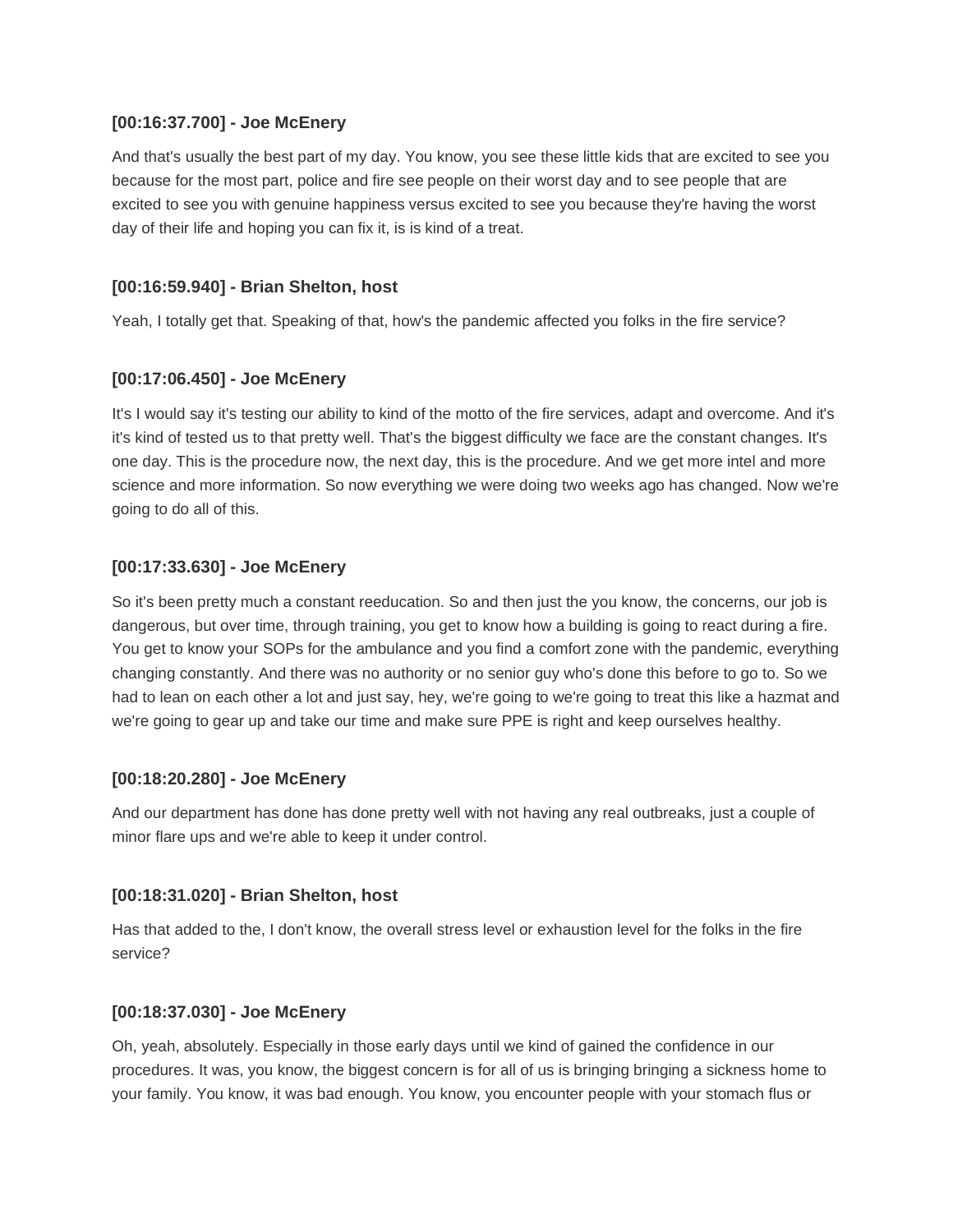colds. And no matter how many times you wash your hands, you always would seem to bring it home to your family. But when you're talking about bringing covid home, it is certainly a huge concern, you know, for most of the department, you know, your parents are, you know, in the senior citizen category.

# **[00:19:12.030] - Joe McEnery**

So now it's like, OK, you know, can't don't wanna bring this home to my mom or my in-laws and get anybody else sick, because you would never want to be the person that brought the virus to somebody who ends up succumbing to the virus, because that would just be tremendous. So it was just that idea of, you know, being so cautious and so alert to every opportunity to make sure that, you know, you weren't going to bring things home.

# **[00:19:42.540] - Joe McEnery**

So like a couple of fellows on the department, they had a new baby at home. So we shifted. It's my kids are older and healthy and strong. So it's like, all right, I'm going to go ahead and take the lead on this one. And we limited how many guys were going in on calls. And it's I know you got a brand new baby at home. Let's let's shift your position, puts you in a different spot so that you don't have to maybe take the chance of exposing yourself.

# **[00:20:08.640] - Joe McEnery**

But as we got the the PPE and everything squared away and our procedures right. We've we've done OK. Nobody's really brought it home to their families. So we've been the awareness that we started with really, really helped us to take care of our families. And we found a calm in the storm. Maybe, but everybody's still very alert because now it's, you know, you're like on a streak. We haven't caught it. So now we want to make sure that we continue to go that way.

# **[00:20:34.660] - Brian Shelton, host**

A sign in the firehouse that says this many days without catching the pandemic. Right.

# **[00:20:39.540] - Joe McEnery**

So I haven't done that yet, but I might have to might have to try that. But everybody is distinctly aware of and nobody wants to be that guy, you know, the one that brings it to the firehouse or the one that really gets it rolling. What was the the historical figure with the nurse, Typhoid Mary, who was the carrier of typhus and was infecting people, but she was never sick herself? Nobody wants to be that guy.

# **[00:21:04.740] - Brian Shelton, host**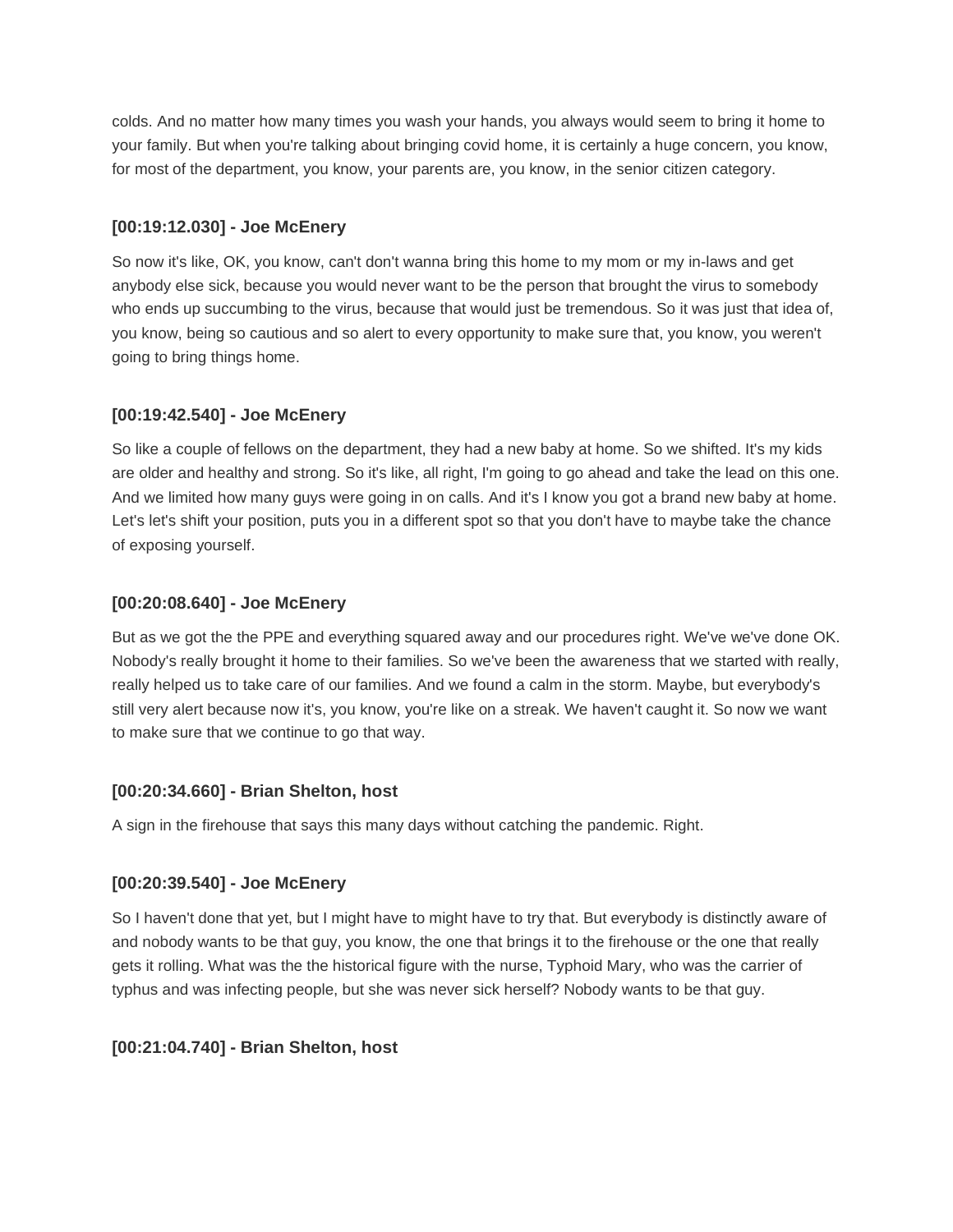Right, exactly. You don't want to be passing it around the firehouse or to anyone else or I mean, I imagine you deal a lot with going into nursing homes and hospitals and assisted living facilities and stuff as well. So you certainly don't want to be the one bringing it into there.

# **[00:21:17.190] - Joe McEnery**

I mean, that's you know, and and they've done a lot of they've made so many changes. And they they the nurses and the folks at the senior housing have done just tremendous work. And they they seem to be forgotten because you don't see them in the big red fire truck rolling down the street. But they've done some tremendous work to keep up the the folk spirits who live in those in those facilities and trying to help keep them healthy. And, you know, it's been rough for them too.

# **[00:21:49.230] - Brian Shelton, host**

So Pre- covid times, what's a normal day like for you or a normal day like for a firefighter in general? I mean, I understand that every day is a little bit different, but what's the life of a firefighter,

# **[00:22:02.490] - Joe McEnery**

Depending on what department, We start about 8:00 o'clock in the morning with a shift and a roll call where you hand off your responsibilities from the previous day. So you meet with whoever was on the vehicle in the seat that you were in and just trade information and find out about calls and different issues or vehicle issues or equipment issues. So that way there's always you know, you're always ready to go check out your rigs. You make sure everything's right, everything's clean, everything's set in like a ready position or ready to go status usually.

# **[00:22:33.840] - Joe McEnery**

Then you grab a cup of coffee and we plot out the day with all of the crews that are going to be staying and on duty. And usually there's a schedule that includes training.

# **[00:22:42.150] - Joe McEnery**

And for the firehouse especially, meals are always an important thing. So everybody chips in for their their portion of the meals for the day. The cook plans the meals and does some shopping, and everybody attends training in the morning or the afternoon. And then you flip and then whoever's training gets covered by whoever had the training in the morning. So we pretty much work a kind of on eight to five, nine to five kind of day where there are activities, whether it's inspections or preplanning or drills that we go to usually five o'clock around five to you know, you'll sit down and have dinner.

# **[00:23:20.010] - Joe McEnery**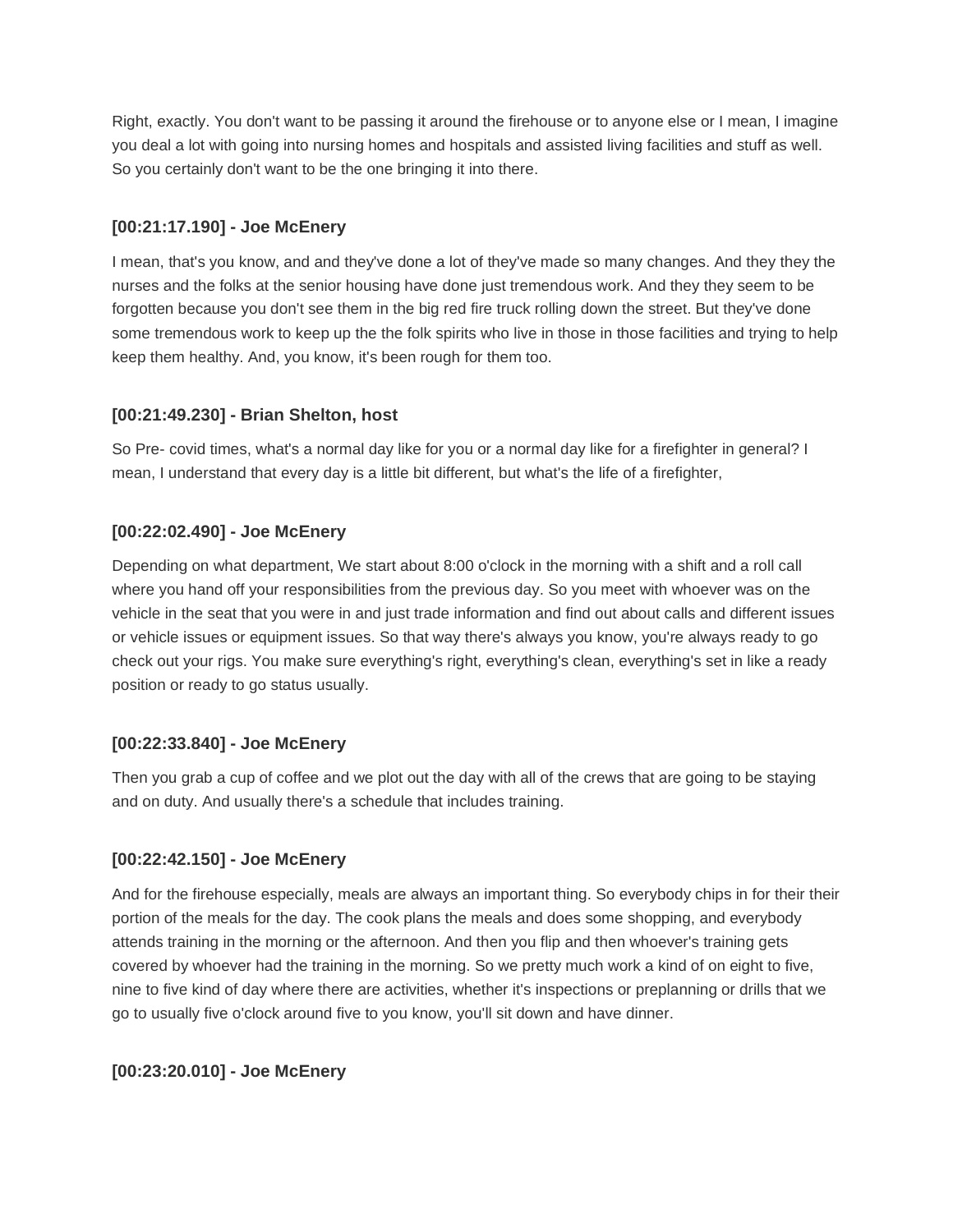And then after five is I don't want to say free time because that sounds doesn't sound quite right. But maybe independent time is a good choice. You have the opportunity to work out how many guys are always working on new certifications or classes. A number of people are going back and finishing degrees or advancing their degrees, getting master's degrees and such with the intent of getting promoted and moving up. And then around 10 o'clock you are allowed to go to sleep. Whether or not that actually gets to happen is is a different story and then rolls around at eight o'clock the next morning.

# **[00:23:59.070] - Joe McEnery**

You finish your twenty four hour shift and it all starts over again.

# **[00:24:03.330] - Brian Shelton, host**

So how many twenty four hour shifts in a week for you.

# **[00:24:06.000] - Joe McEnery**

We do a rotation so it's twenty four hours on forty eight off. The departments have three shifts that allow you to. So you work a twenty four hour shift, eight a.m. to eight a.m.. So let's say that was Monday. So then you're off all the rest of the day, Tuesday, all of Wednesday. And then you would come back to shift on Thursday morning at eight a.m. and start again.

# **[00:24:25.920] - Brian Shelton, host**

Oh, well, how do you how. Wow, wow. That seems like a strange sleep schedule to get used to the most difficult.

# **[00:24:32.070] - Joe McEnery**

It is a little bit at first, but if you pay attention to it and you kind of listen to the old guys and how they've managed things, you get to a point where you not only enjoy it, but you count on it. There are so many things that as a firefighter, I was able to do that if I had been working or teaching in like a nine to five type job, I was classroom dad for my kids. I was the field trip dad.

# **[00:24:58.500] - Joe McEnery**

I was always my nieces and nephews needed something. I had that opportunity for those two days I was home. So it was kind of a neat position for me to be in, taking my kids and my nieces and nephews to preschool or different activities. It was just kind of a neat way to make it work. So it's when you get used to it and when you can get your family to adjust to it, it's it's really a neat schedule.

**[00:25:26.370] - Joe McEnery**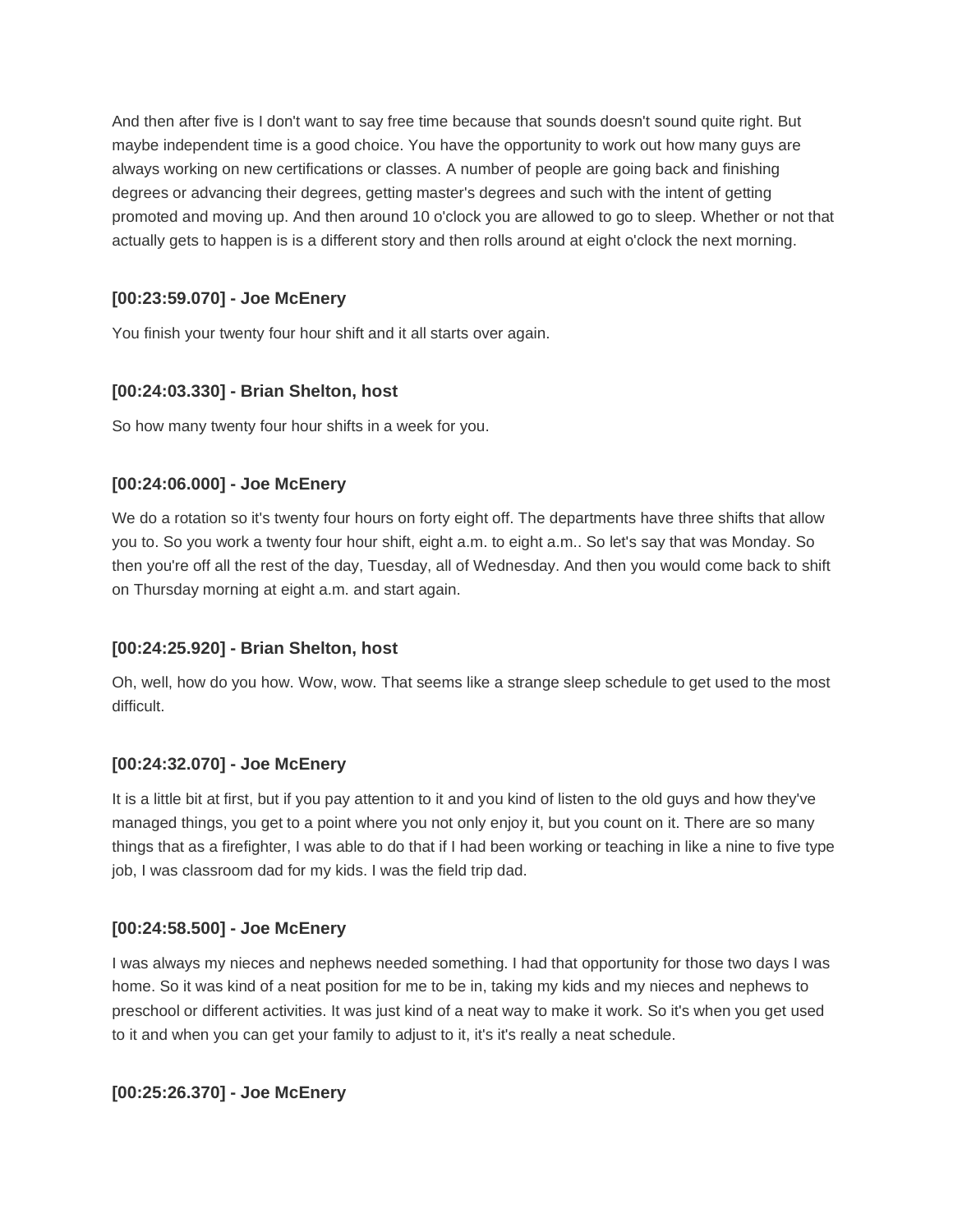I mean, but there are tough days. My wife puts up with a lot that day that I am on shift and has a lot of things that she has to handle on her own. But I like to think that I make up for it on my two off days with the things that I take care of on that day.

# **[00:25:40.710] - Brian Shelton, host**

Shared responsibility, right? Division of labor.

# **[00:25:43.230] - Joe McEnery**

Absolutely. Behind every every police officer, firefighter, there's a husband or wife who's who's holding up, holding up the other end pretty, pretty tight. So it takes a lot of organization. So but we we seem to make it work.

# **[00:25:57.600] - Brian Shelton, host**

So you're, what, 20 years into your firefighting career now?

# **[00:26:01.410] - Joe McEnery**

Yep.

# **[00:26:02.010] - Brian Shelton, host**

What's what's the out what's the future? Where where do you go from here?

# **[00:26:06.720] - Joe McEnery**

Well, it all depends on what the future holds. So I'm what they call a tier one retirement. There is a tier two now that they've stretched the age and the requirements out a little bit. But at the time I was hired, you could retire at twenty years of service at fifty percent of your current salary at that time, but you also had to be over fifty years old. So and I'm not not quite to that point yet, but honestly, it'll be when the opportunity presents itself, you kind of hit your benchmarks of twenty years and age and time and you just kind of assess, you know, how the biggest point with the pension was that a lot of people.

# **[00:26:47.280] - Joe McEnery**

I guess resent who aren't in the pension system is the pension was for jobs that are going to beat you up both mentally and physically. You can't have a sixty five and a 70 year old firefighter pulling hose and picking up patients off the ground. And the work is not something you can do in your later years. So the idea of the pension was that we know we're going to beat you up, but we're going to make sure you're comfortable in your later years.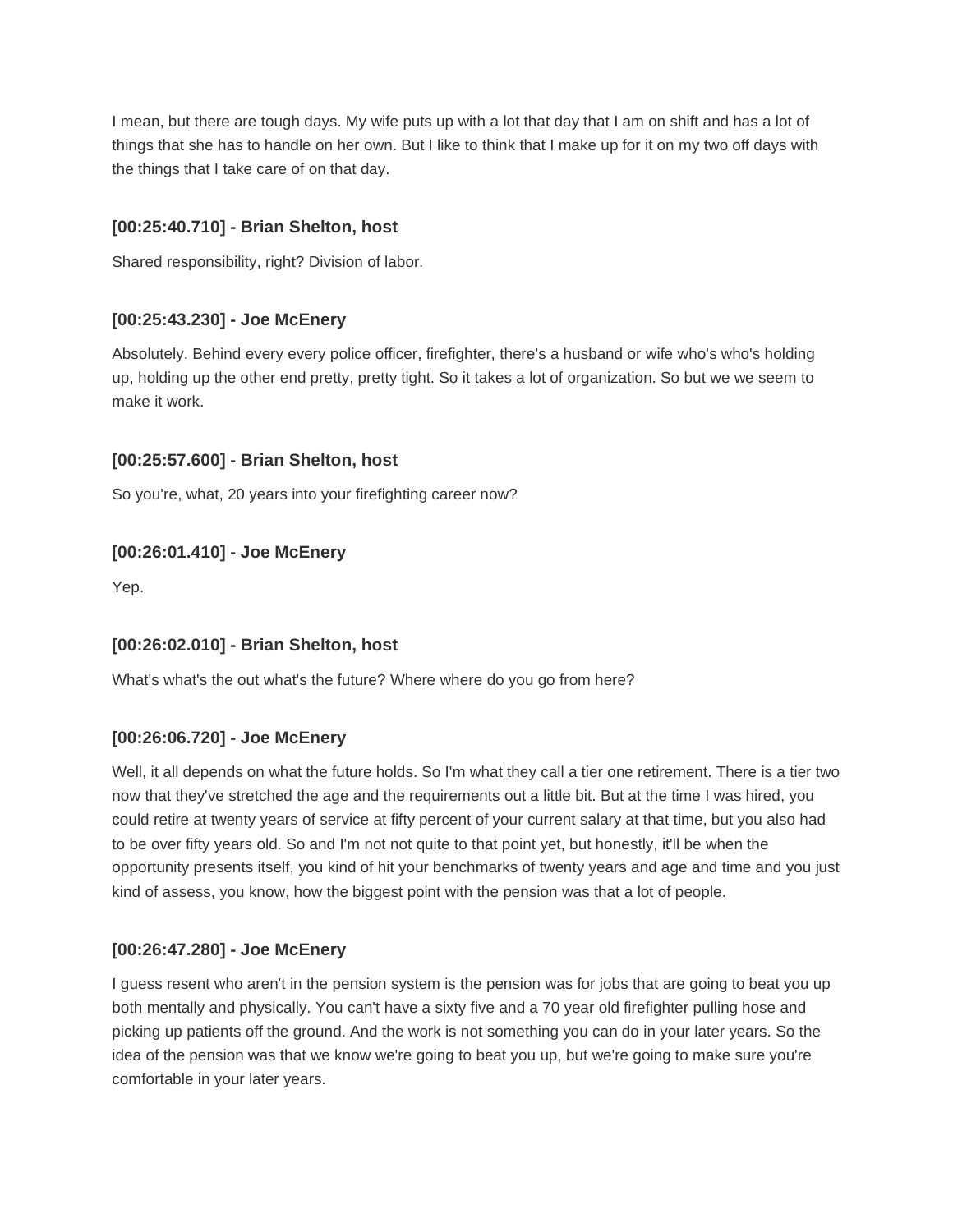### **[00:27:14.170] - Joe McEnery**

So but for me, it'll be just an assessment of where my kids are at with with school and life and where my wife is at with her job. And as long as I'm still strong enough and able to do the job and the shoulders and the knees hold out, I'll probably do somewhere between 28 and 30 years.

# **[00:27:31.740] - Joe McEnery**

So another eight to 10, probably

# **[00:27:34.020] - Brian Shelton, host**

thinking about going back into teaching at all?

# **[00:27:35.580] - Joe McEnery**

I'm kind of gone round and round with it. I may some a little bit, but the the classroom has changed so much just with with Zoom and digital, I would almost feel like I'd have to go back to and go back to school for a little while just to learn how to be in a classroom again. It certainly always a possibility. I did. I've always maintained my teaching certificate, even though I've been on the fire department.

# **[00:27:57.750] - Joe McEnery**

It was always kind of a safety net for me that if I was ever injured to the point that I couldn't go back to the job, I could certainly then go back and continue or start teaching again. But it's you know, you just kind of decide at that point what what you will do and what opportunities present themselves. There are opportunities to teach back in the traditional K-12 classrooms, but they're also a great number of opportunities to teach for IFSI, which is Illinois Fire Service Institute out of Uof I, the National Fire Academy and junior colleges like Harper are always looking for qualified instructors nationwide. We always seem to see quite a few requests for that.

# **[00:28:41.830] - Joe McEnery**

So my goal will be to see where where my kids land with their lives and see if we relocate and and decide from there. So that'll we'll see what happens when the time presents itself. There'll be a new a new path and it'll be a choice again.

# **[00:28:57.030] - Brian Shelton, host**

Yeah, I always got to figure things out as they as they come along. So I just wanted to ask you one last question. What advice would you have for any high school student who is trying to figure out a path such as going to college, going to Harper, maybe going directly into a career? What advice do you have as a seasoned veteran now?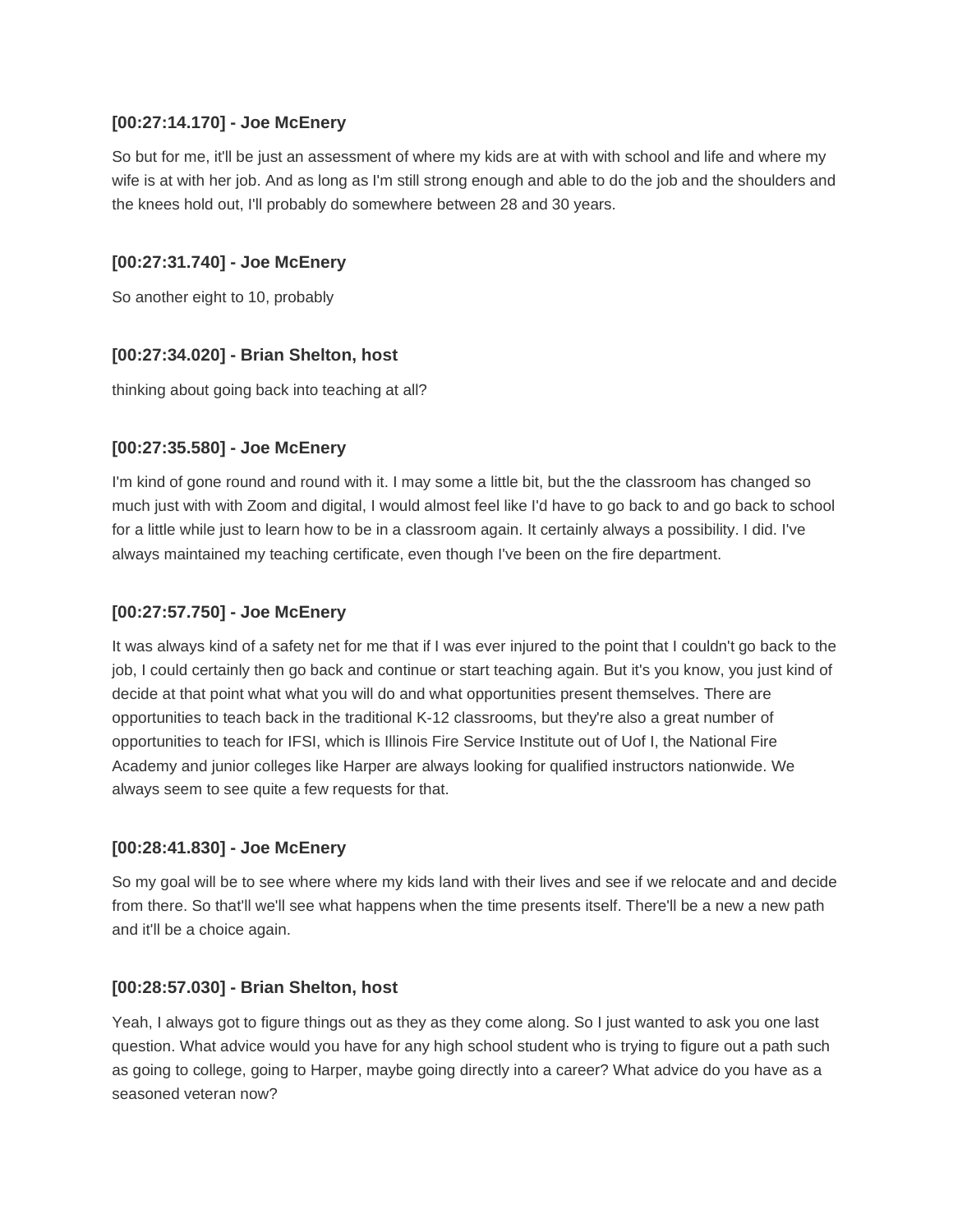# **[00:29:15.780] - Joe McEnery**

I would say for those still in high school, use that last year, that last semester to try a bunch of different classes, maybe depending on your school, what opportunities they have, grab a computer class, grab a tech class, grab a business class, grab an accounting class, even if it's just a semester that for high school, it's free. Guys, let's let's figure it out. Well, it doesn't cost you anything. Take take the time and explore a little more.

# **[00:29:49.020] - Joe McEnery**

You know, you get your basics down. You got to have your math, your English and your science. But maybe just try a class out of your comfort zone, pick something that you thought, boy, I've always liked that or it always interests me. You know, so many things guide. What we want to do for the rest of our lives is in high school, I wanted to be a finance major and a stockbroker because I wanted to make a lot of money.

# **[00:30:15.570] - Joe McEnery**

And then I realized number one that's not always the case, the number 2 the lifestyle and how difficult that is and the stress on that one, that's not so much fun, you know. So you have to look at all of the opportunities and decide what it is you want to do. And then sometimes you also have to look at it from the point of view of this is a job I like and I'm good at. And it provides me the opportunities to do other things because of that job.

# **[00:30:46.350] - Joe McEnery**

So maybe it's not, you know, the perfect job, but it allows you the opportunity to travel and explore and do other things so you can't be on vacation for your whole life. You got to have some way to fund that vacation. But people still seem to do it. The but what it all boils down to is you need a job that makes you happy. And if you're not happy with what you're doing, don't be afraid to step out and and change it up a little bit.

# **[00:31:15.210] - Joe McEnery**

And that's pretty much what I did with teaching, although I was good at it. I was providing for my family and, you know, growing up and doing things. But as I was teaching, I just was was still pulled back to the fire service. It's almost like, you know, they say it's a calling. And it was the opportunity showed up at a time that made me question my path. And it certainly has made all the difference.

# **[00:31:39.720] - Brian Shelton, host**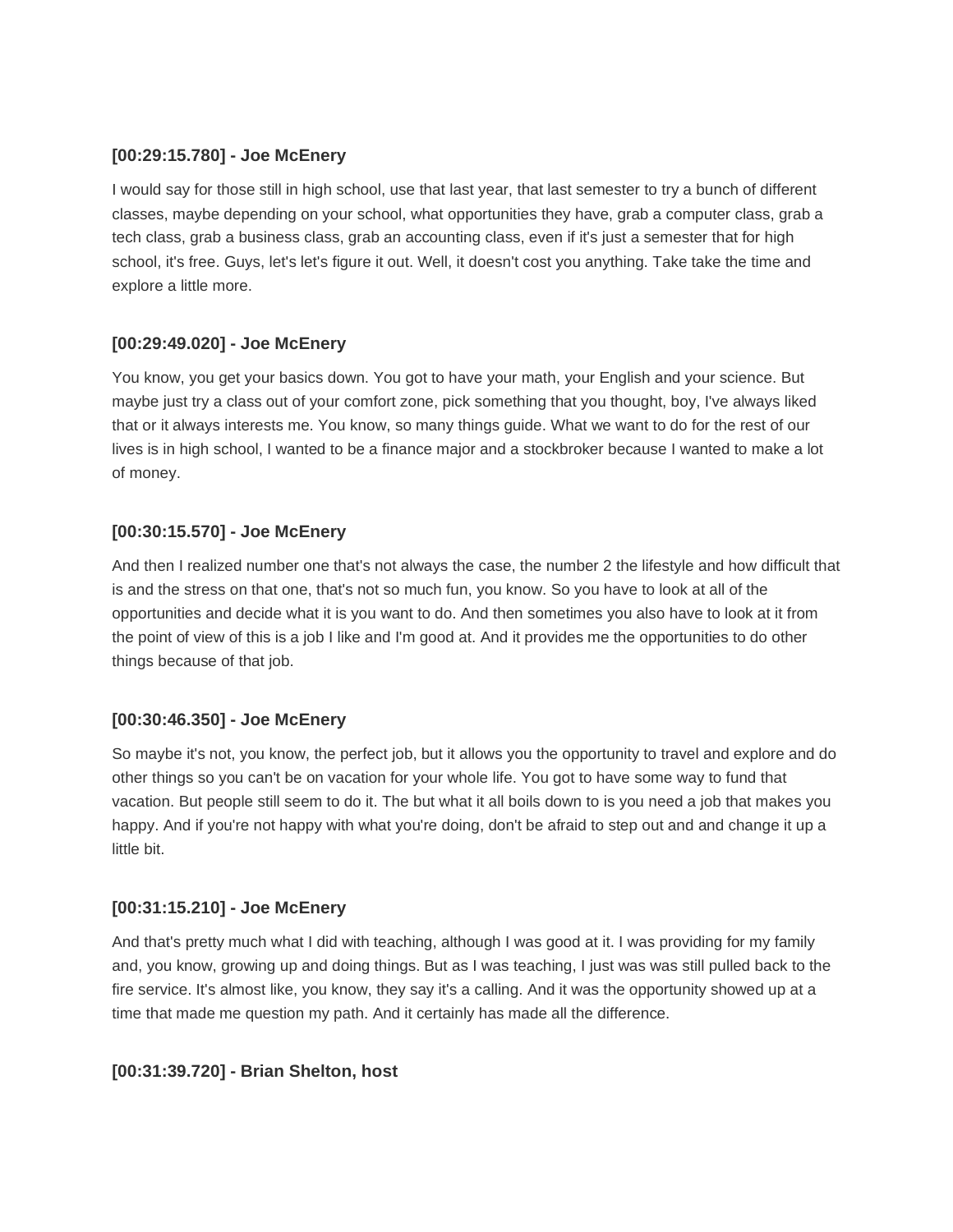That's great advice. Definitely follow something that seems like seems like a passion for you. Seems like a seems like a calling. I think it's fantastic advice for people.

# **[00:31:47.630] - Joe McEnery**

And it might not make as much money as other jobs, but believe me, if you're miserable, no amount of money is going to make up the difference of coming home and feeling awful and not happy every day.

# **[00:32:00.210] - Brian Shelton, host**

So that's right. My dad is seventy four years old and he's still working full time. And I ask him, you know, Dad, are you going to retire? And he goes, I like my job. I like what I do. I like the people I work with. I don't see any reason to retire. And I'm like, OK, pal.

# **[00:32:13.760] - Joe McEnery**

That's the gymnastics coach that my daughter worked with out here in Crystal Lake. And as he said, he sort of retired. As he said, he actually sold the business side of the gymnastics gym and just coaches at his age because he still he said to me, doing what I love to do is retirement. And it was the working with the kids and spending that time. What he always didn't like to do was the office work and paying the bills and making the payroll and following the insurance.

# **[00:32:44.540] - Joe McEnery**

So his retirement was to sell off the business and just continue coaching. So again, got back to where he was passionate and happy and that's what he got to do.

# **[00:32:53.930] - Brian Shelton, host**

Well, Joe, I want to thank you so much for the great life advice that you've given here and to potential students and friends and alumni of Harper College. Just fantastic. And I want to thank you for your 20 years of service to the Elk Grove community and to the greater community here in our area serving in the fire department. We we can't thank you enough for the work that you do and to thank the other firefighters for the work that they do as well.

# **[00:33:16.760] - Joe McEnery**

And certainly it's it's been our pleasure.

# **[00:33:18.920] - Brian Shelton, host**

Have a great day, Joe. Thanks for being on the show. OK, take care. Thanks again. Thanks. Bye bye.